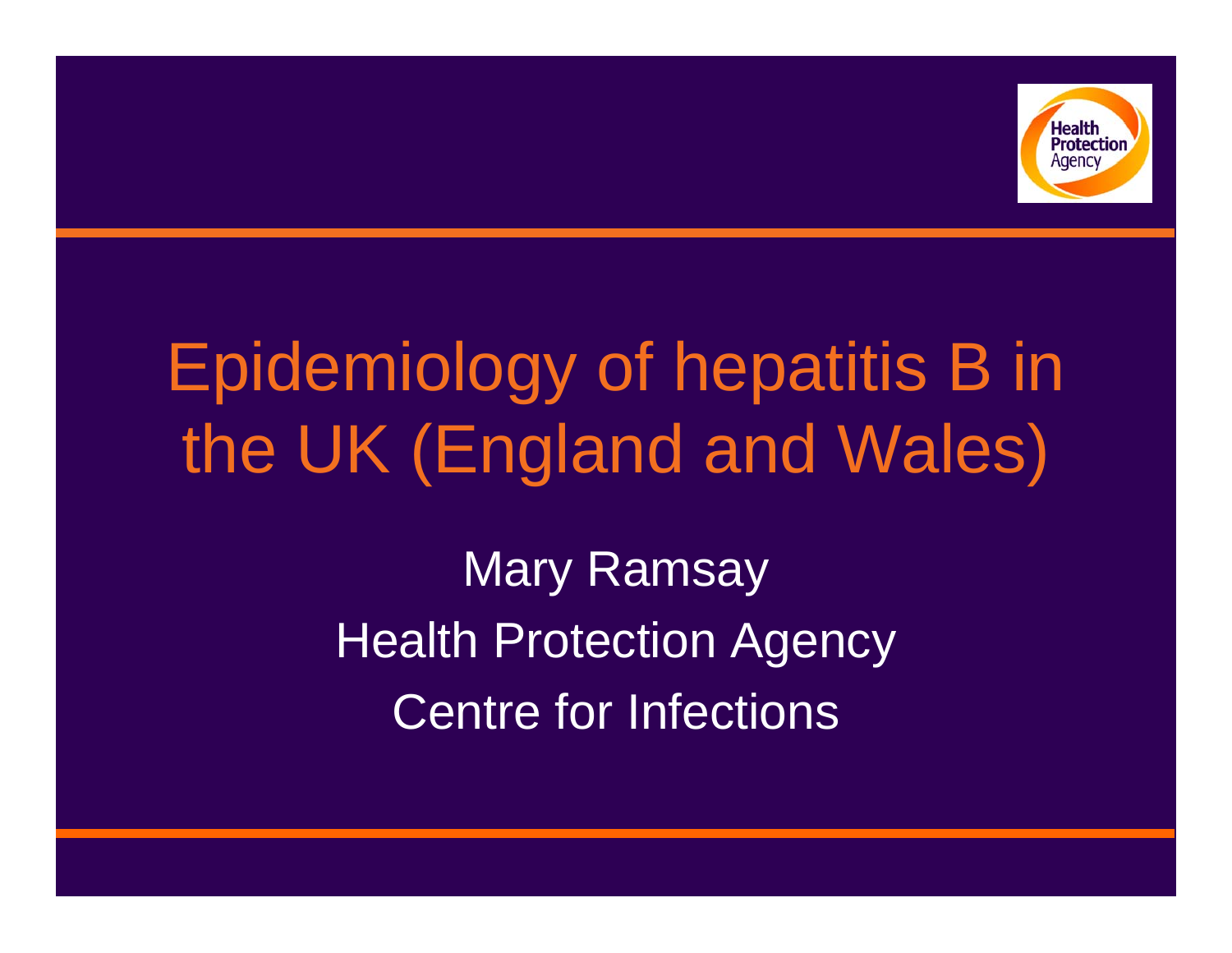# Hepatitis B: surveillance



## **Objectives**

- •determine incidence, prevalence & burden
- •choose and monitor control strategies
- •identify outbreaks
- Routine sources of data
- •statutory notifications (clinical)
- •laboratory reporting
- •deaths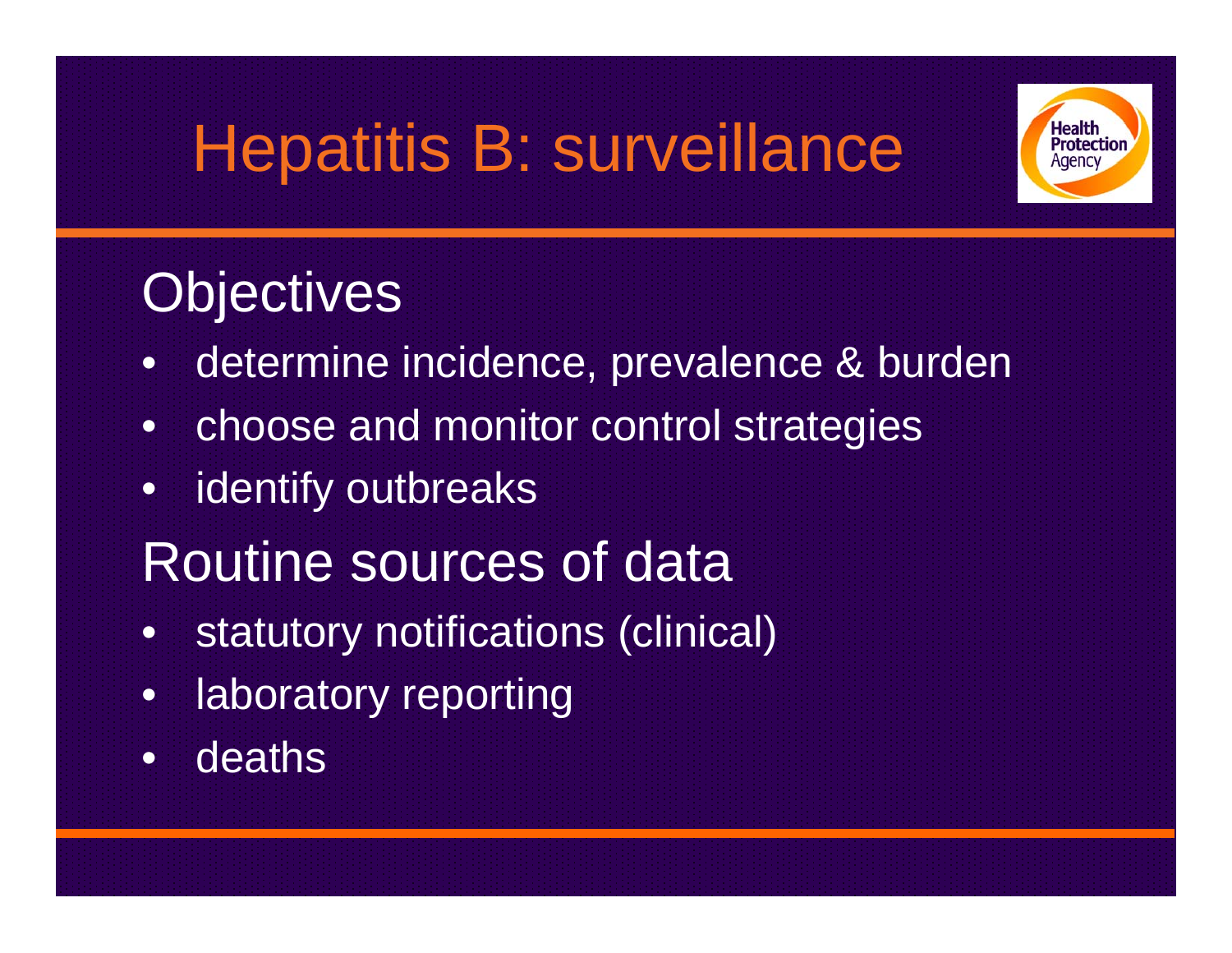## Laboratory reports of hepatitis B England and Wales, Scotland 1980-2003



**Health Protection** Agency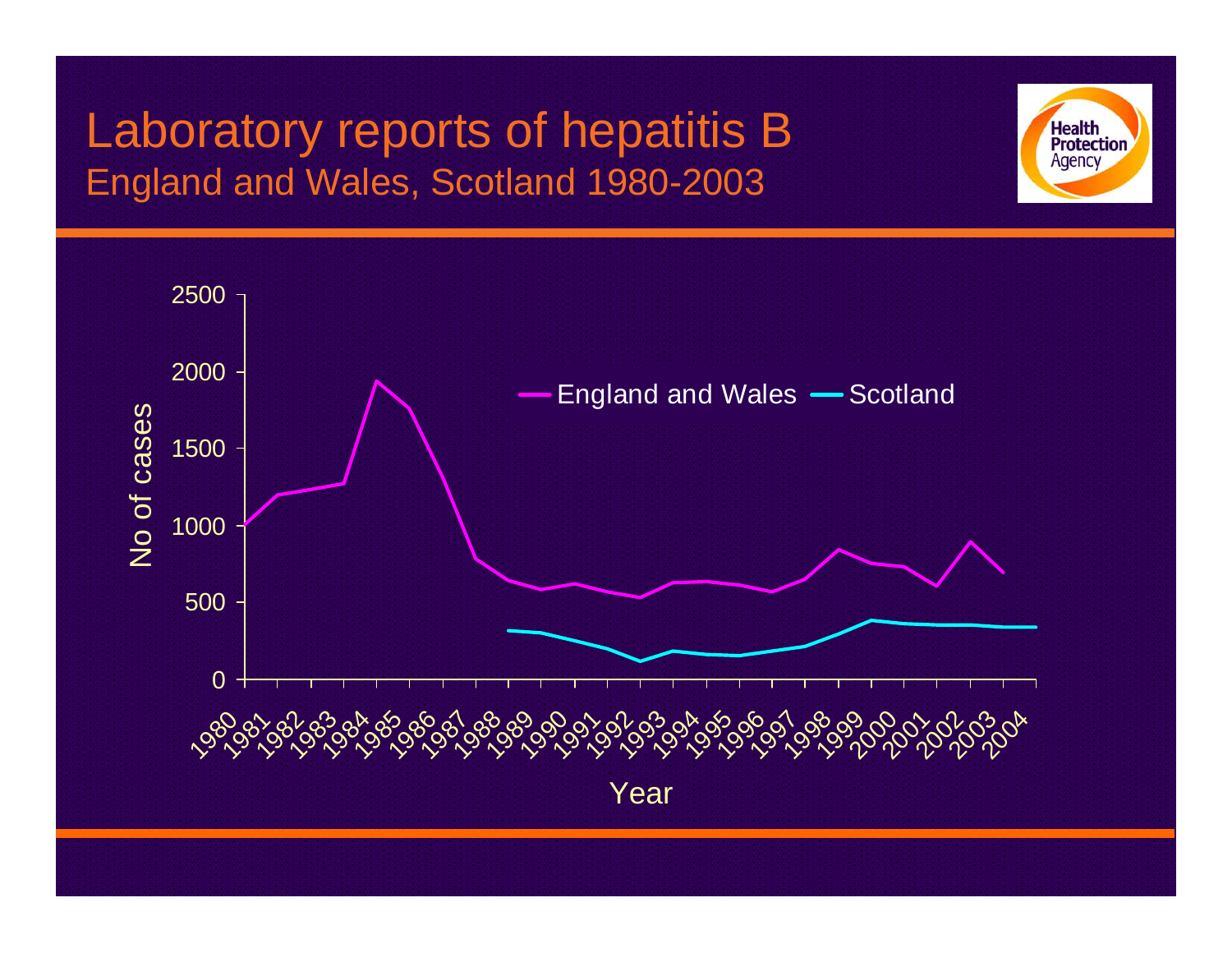#### Age distribution of HBV laboratory reports *England and Wales and Scotland, 1995-2003*

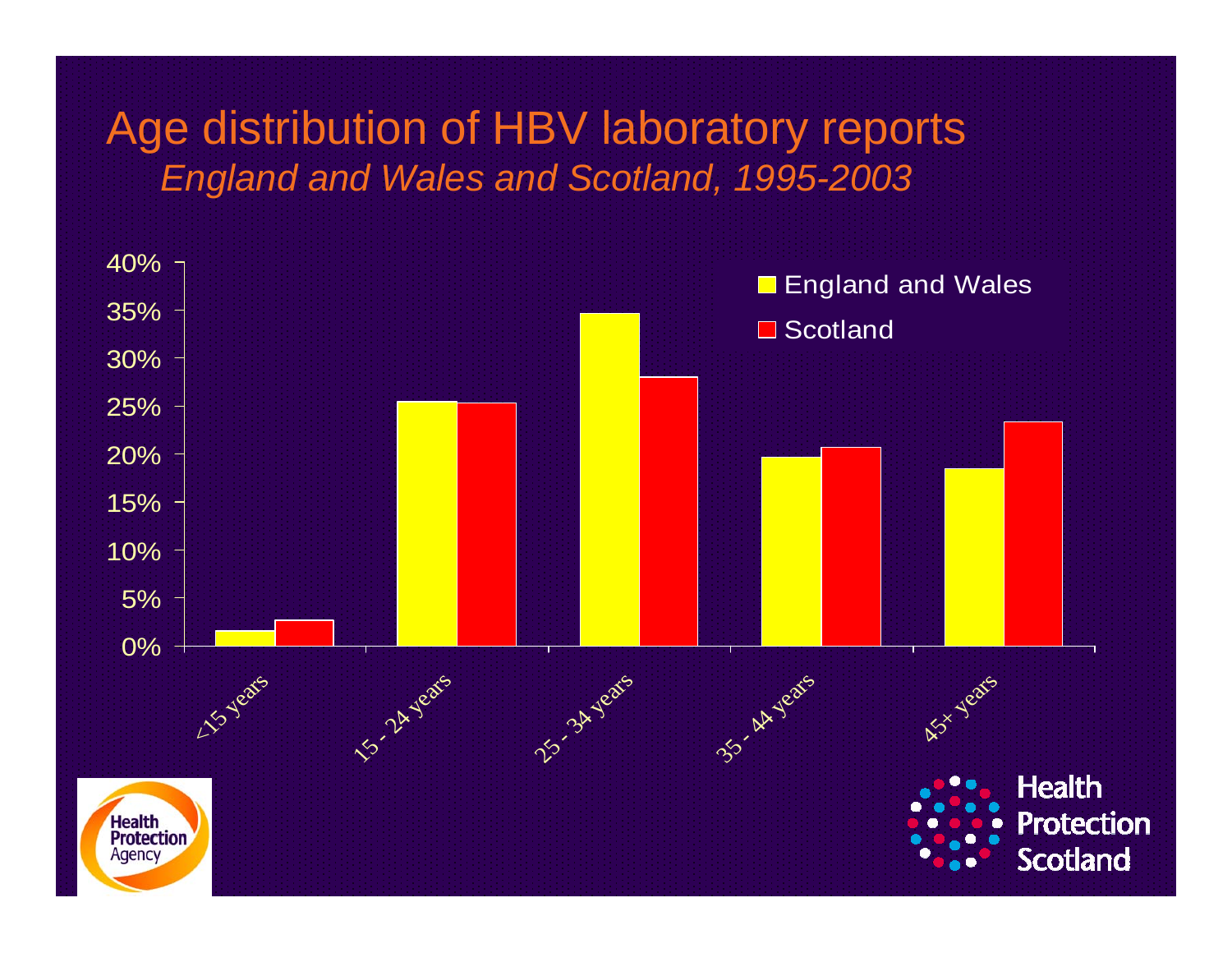## Acute HBV laboratory reports to CfI *By sex, 1990-2003*

**Health Protection** Agency

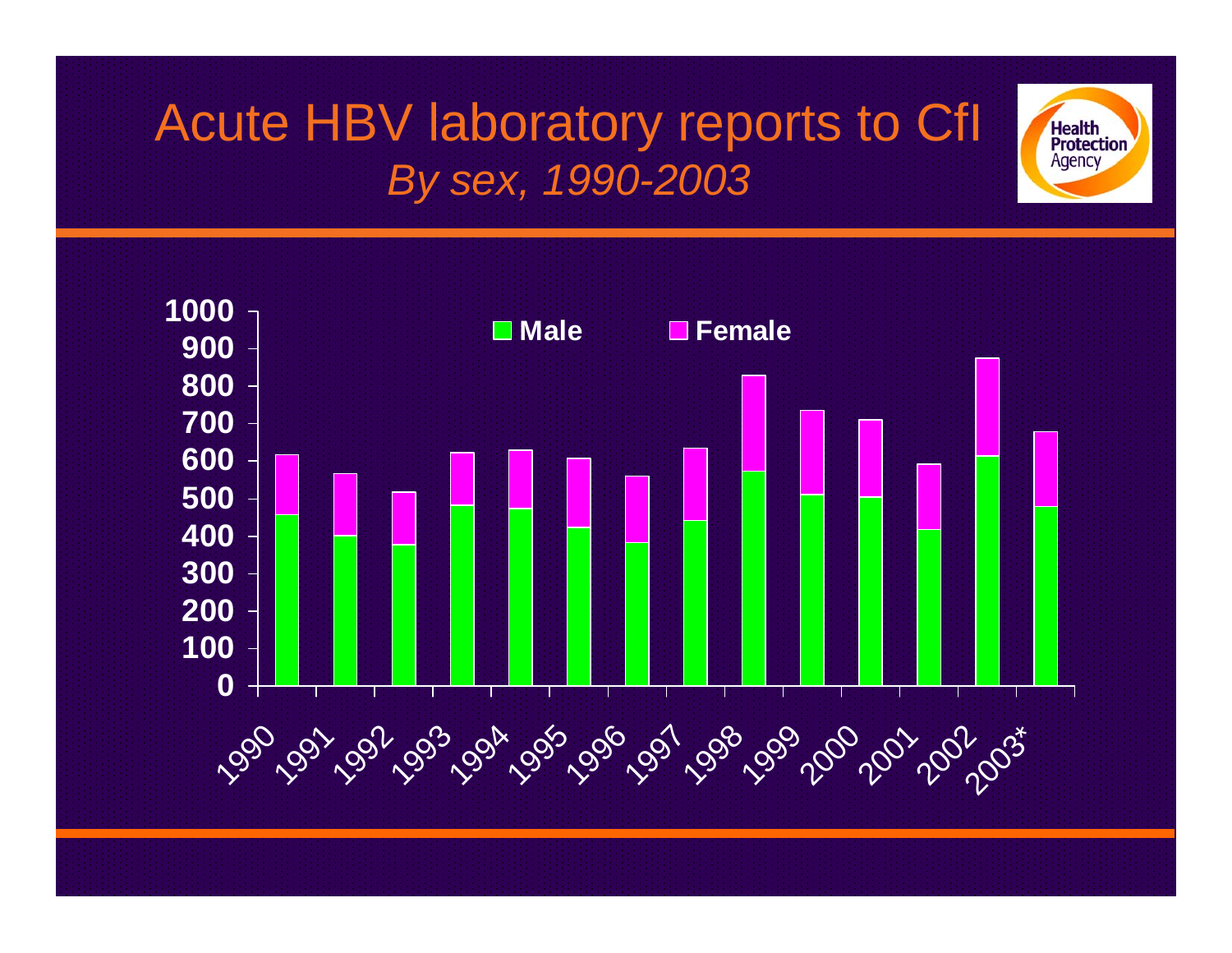## Acute HBV by major exposure categories *England and Wales, 1985-2003*



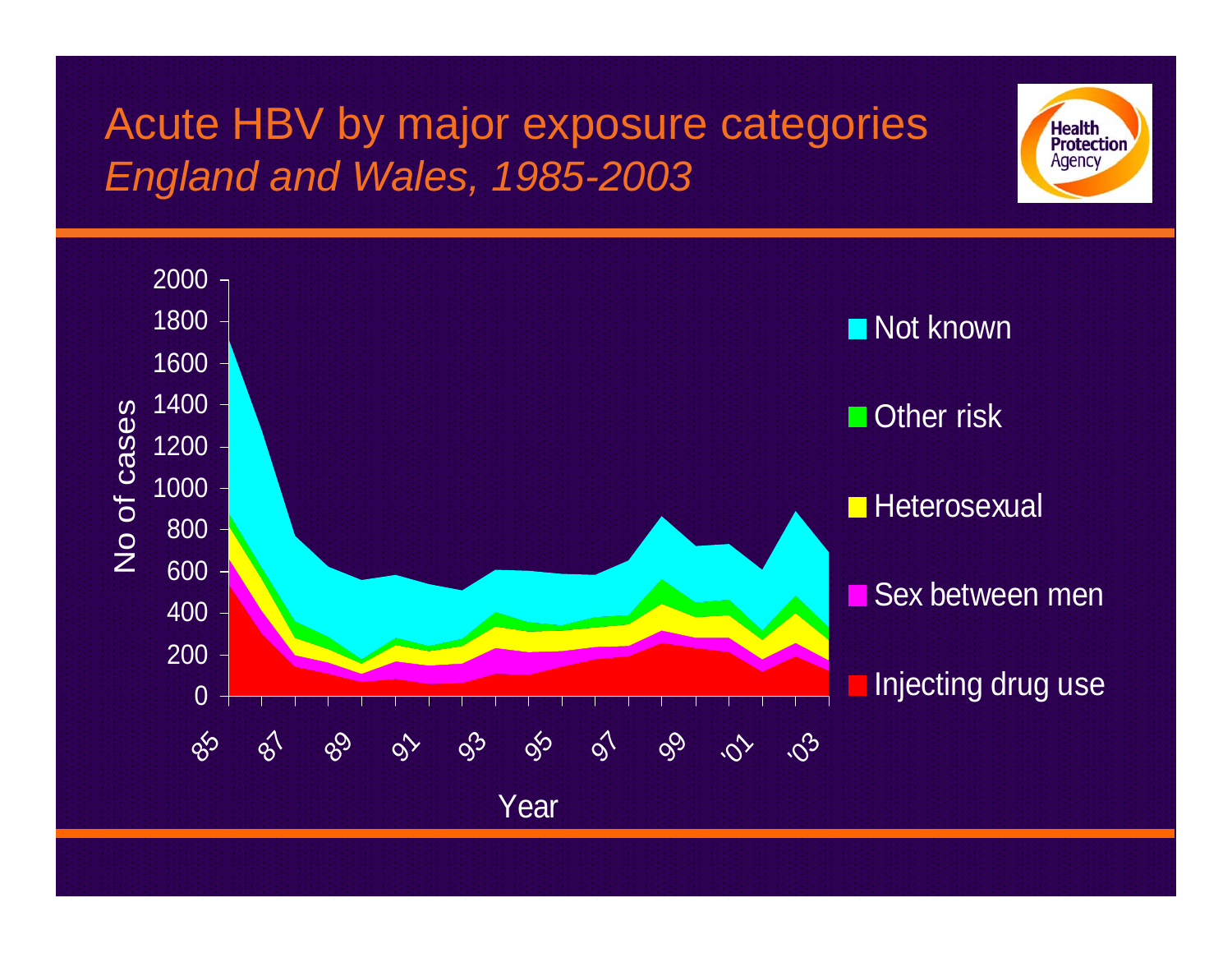### Hepatitis B in injectors *England and Wales, Scotland 1995-2003*

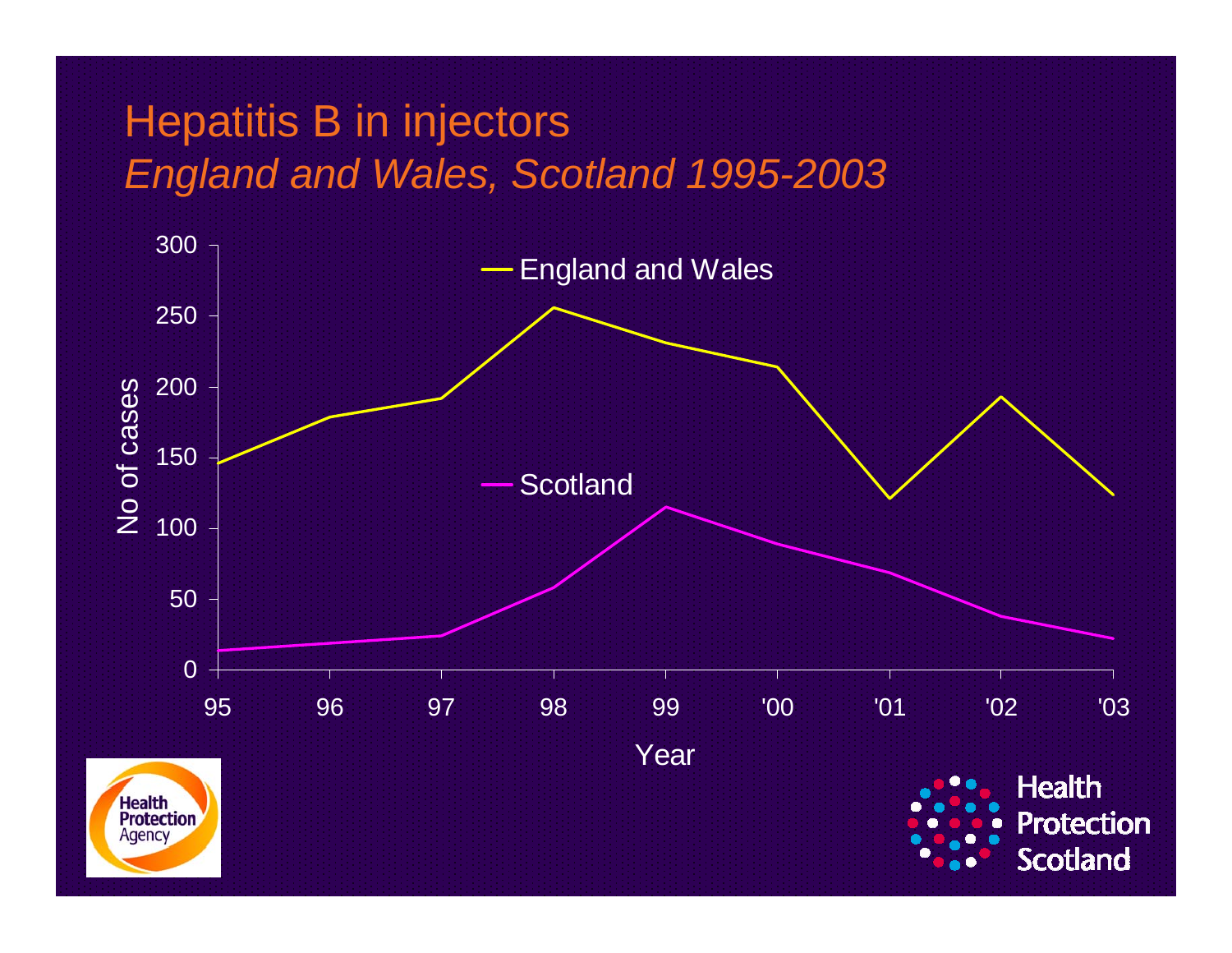Reports of acute hepatitis B



- incidence fell in late 1980s and early 1990s – fall in cases in IDUs
- Minor increase in cases in IDUs since mid 1990s
	- Confirmed by prevalence of anti-HBc in UAPMP
	- Also increase in cases with no reported history
	- Age and sex profile of NRI cases and secular trends follow those of IDUs
- IDUs driving the epidemiology of hepatitis B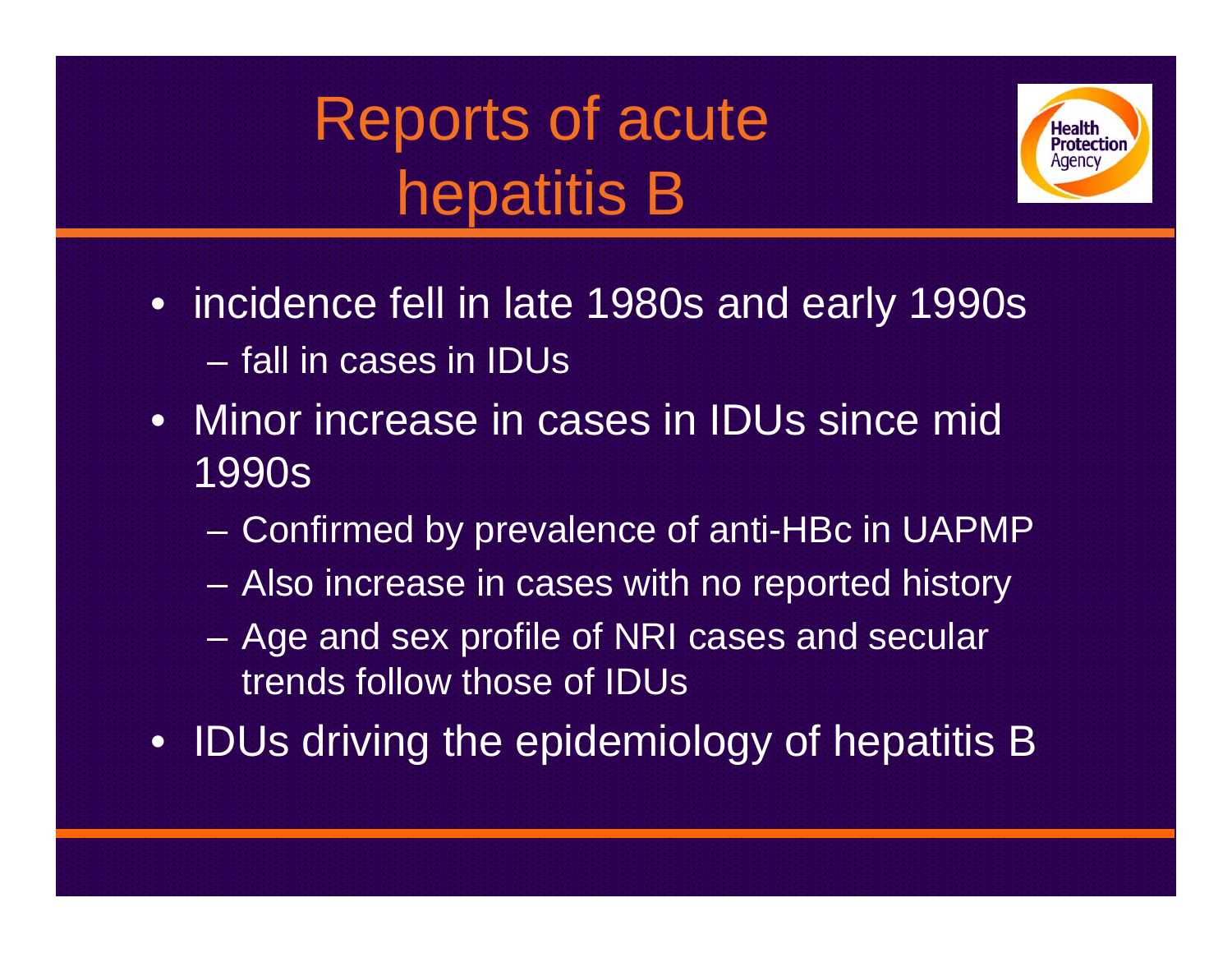## Anti-HBc prevalence in IDUs attending services in England, UAPMP



**Health Protection** Agency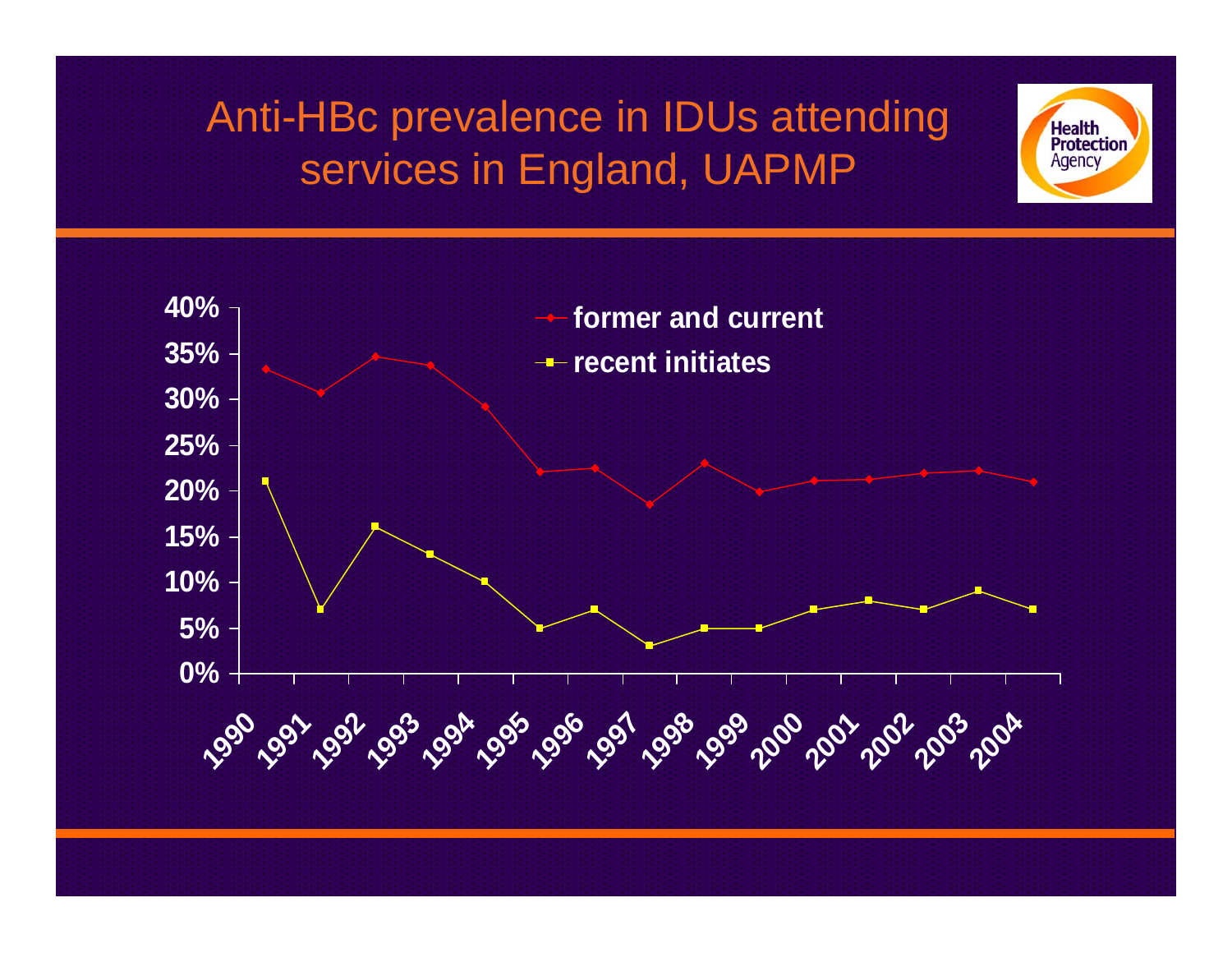Estimating the true incidence of acute and chronic hepatitis B



- Incidence of infection estimated from laboratory reports
	- Allowing for under-reporting
	- Allowing for age dependent chance of being symptomatic
- Incidence of chronic infection
	- Allowing for age-dependent risk of becoming a chronic carrier
- $\bullet$ Adjusted incidence rate 5.5 per 100,000 per year
- However risk is not homogenous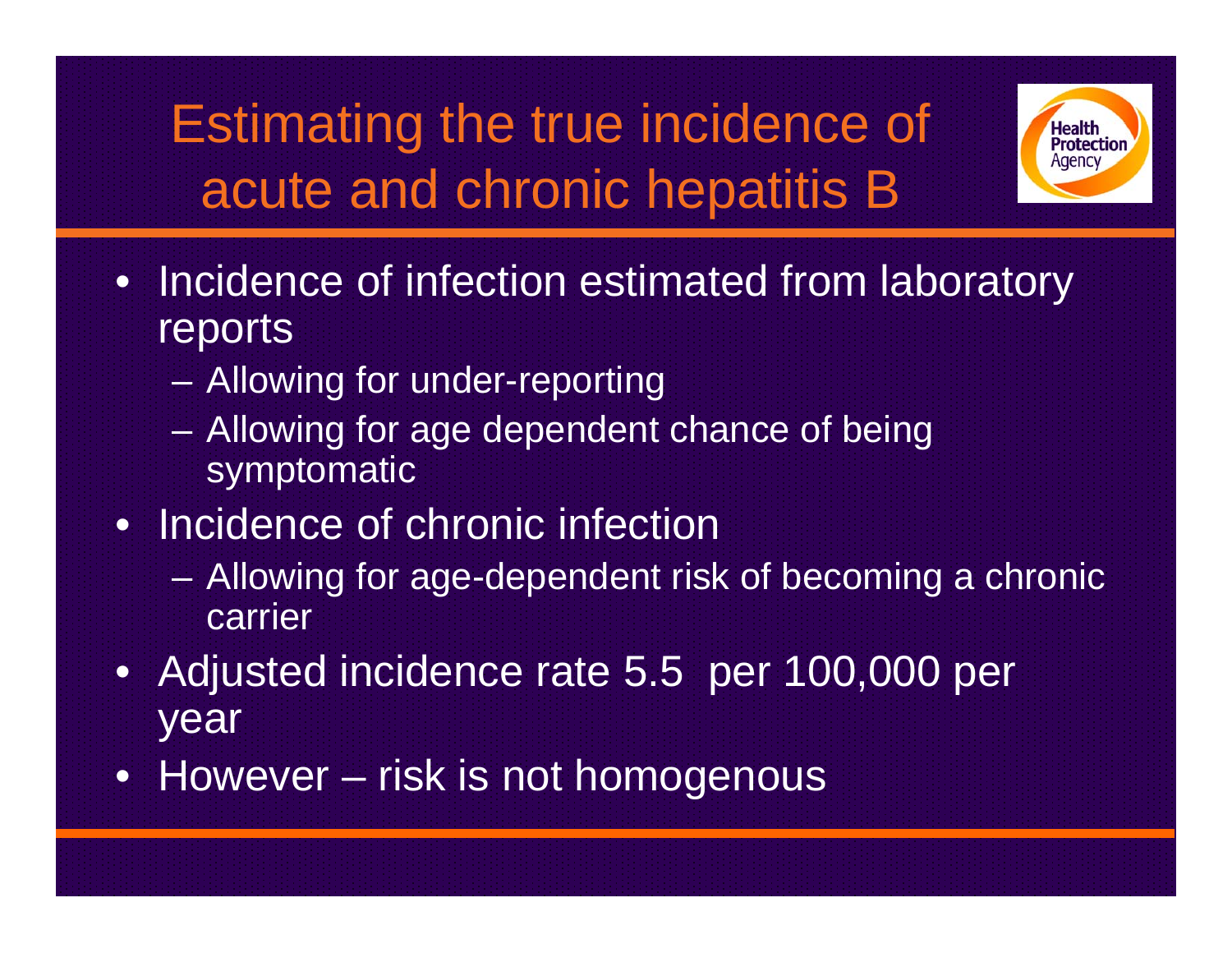#### Proportion of hepatitis B infections symptomatic and developing carriage by age

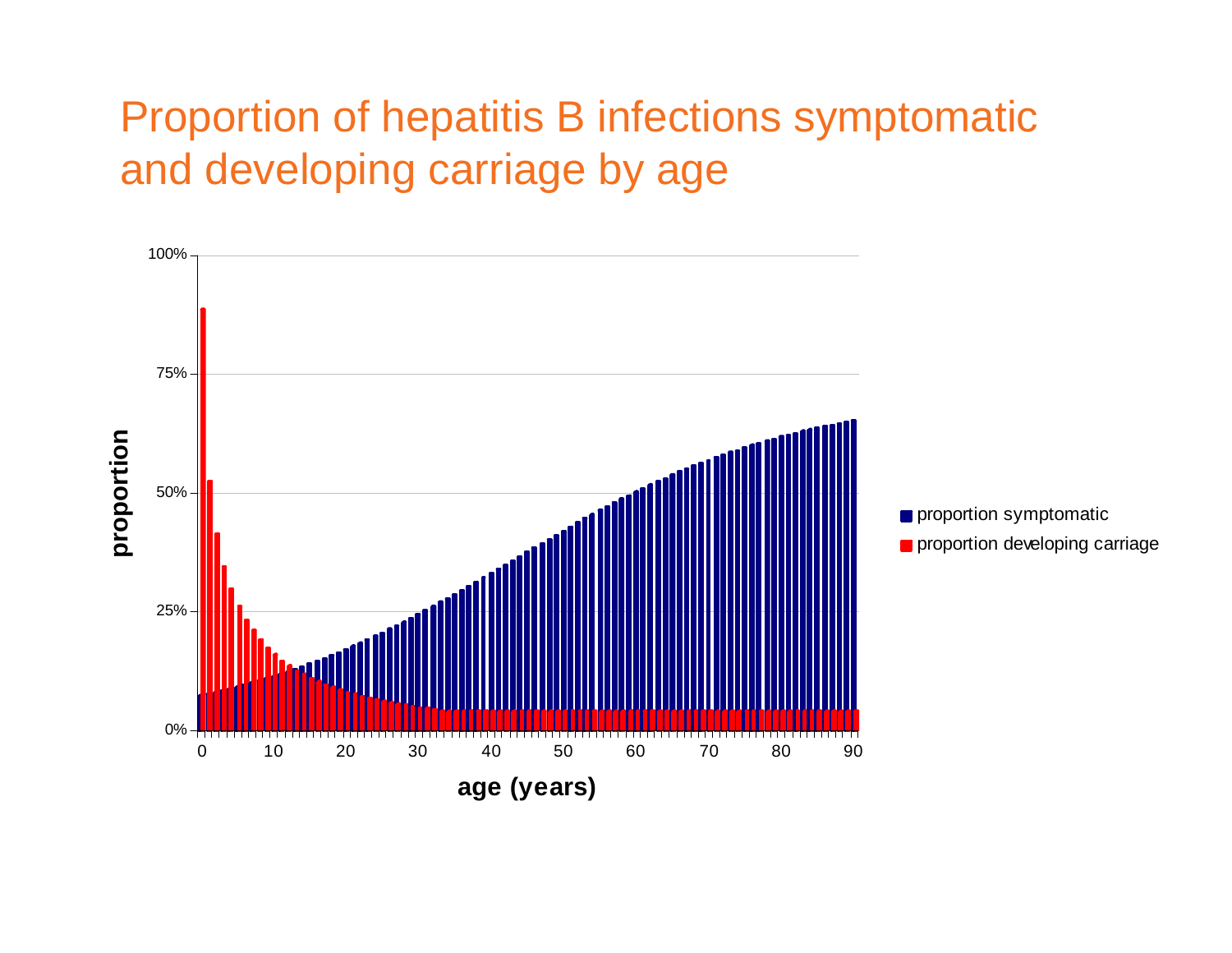Reported acute HBV infections by exposure category (n=675/yr)

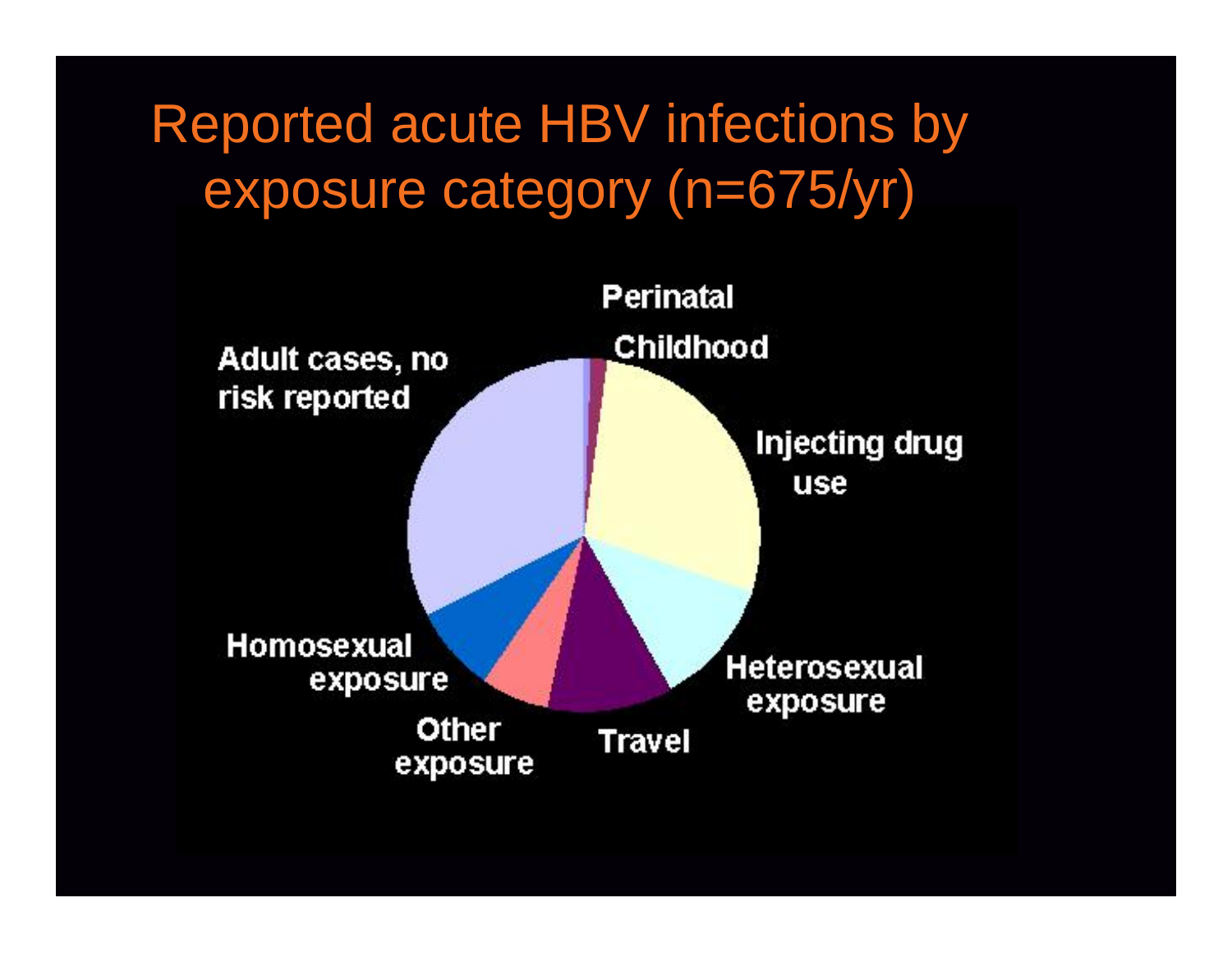## Estimated new HBV infections by exposure category (n=2,876/yr)

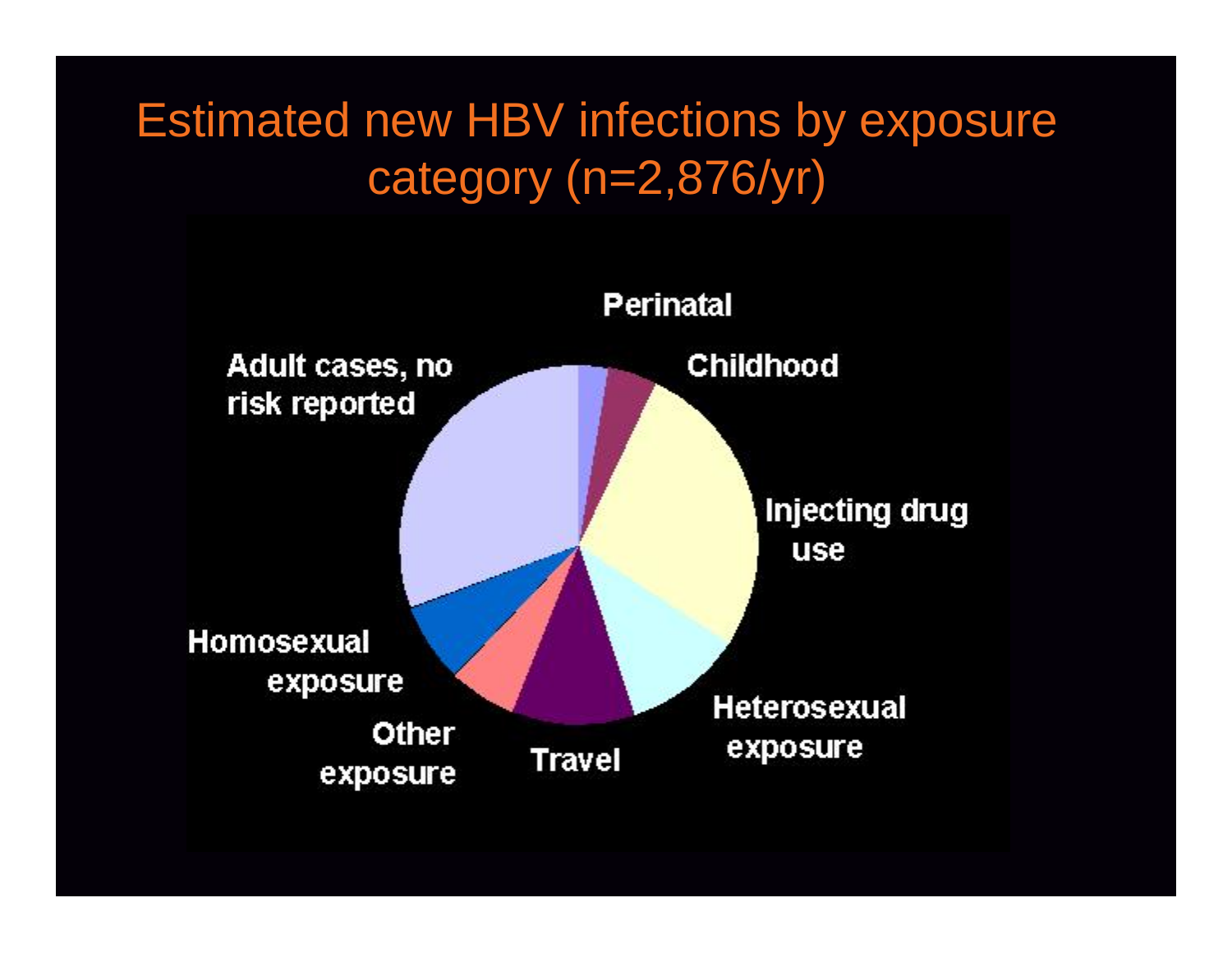Estimated new chronic infections by exposure category (n=216/yr)

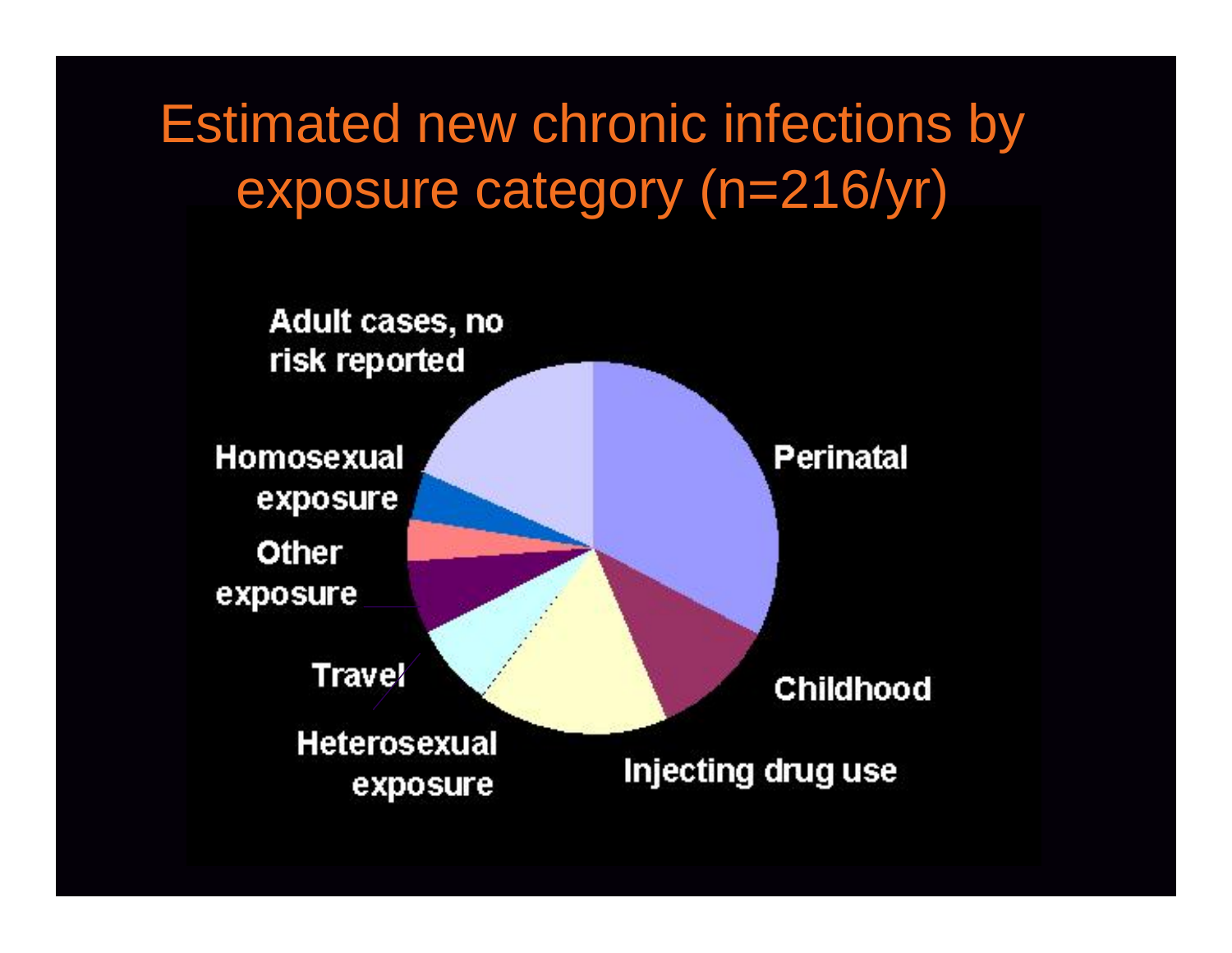# Who is at risk of acquiring chronic infection?



- Annual estimated total of 216 chronic infections per year
	- **Links and Contract and Contract**  adult risk groups form majority of reported cases (particularly IDUs)
	- Contribution of perinatal and childhood infections is relatively more important to new chronic infections
- Small contribution to current pool of 150,000- 200,000 carriers
	- Also contribution of estimated 6,500 chronic infection from new inward immigration
- Is risk of UK acquired infection higher in immigrants and ethnic minority groups?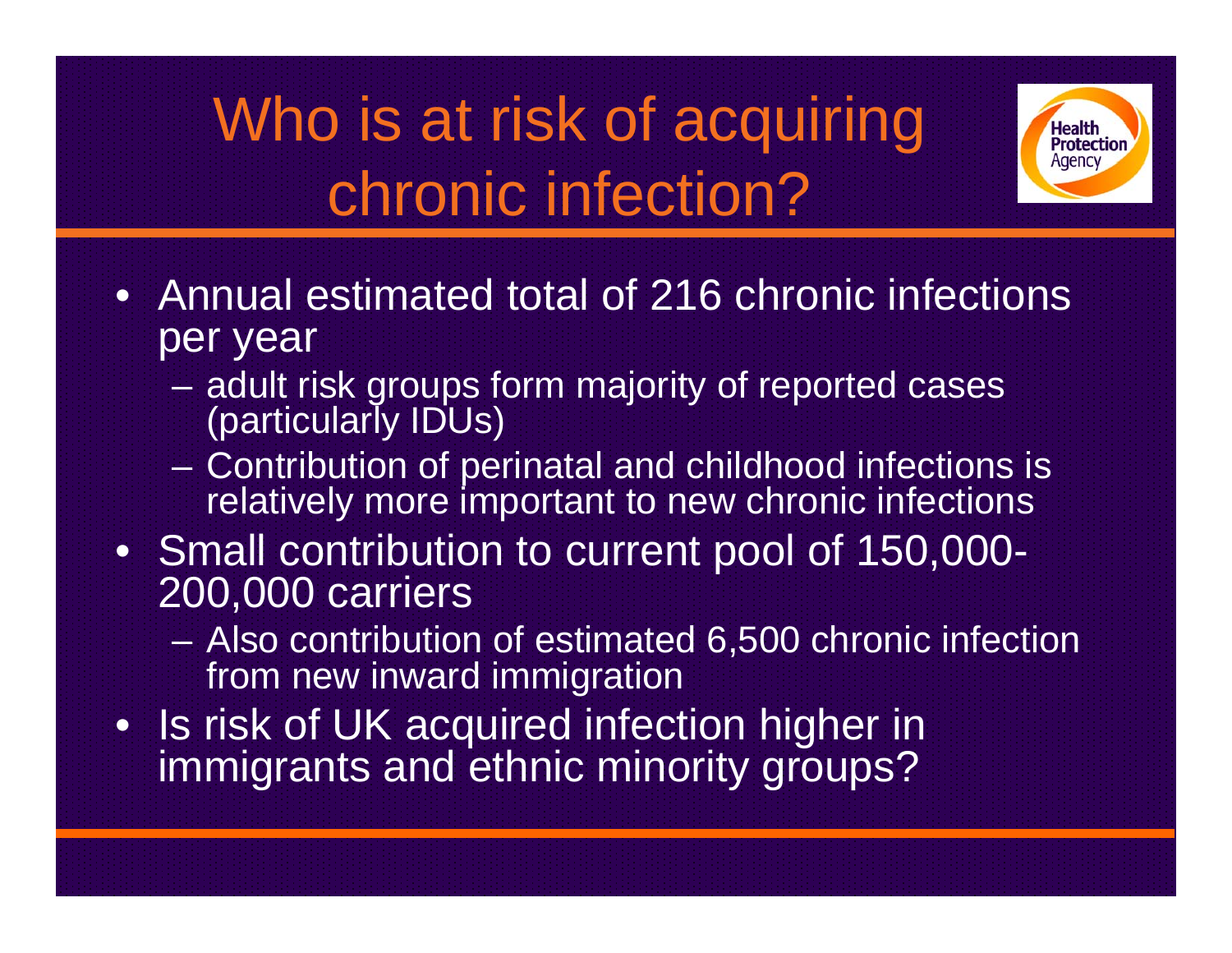# Hepatitis B - names analysis



- Validated programme for assigning South Asian ethnicity using names (Nam Pechan)
- Applied Nam Pecham to laboratory reports – 8.5% with South Asian names
- Possible perinatal infections were excluded –– Preventable by antenatal screening
- Incidence in South Asians
	- –3.1 times greater overall (p<0.0001)
	- –11 times greater in children (p<0.0001)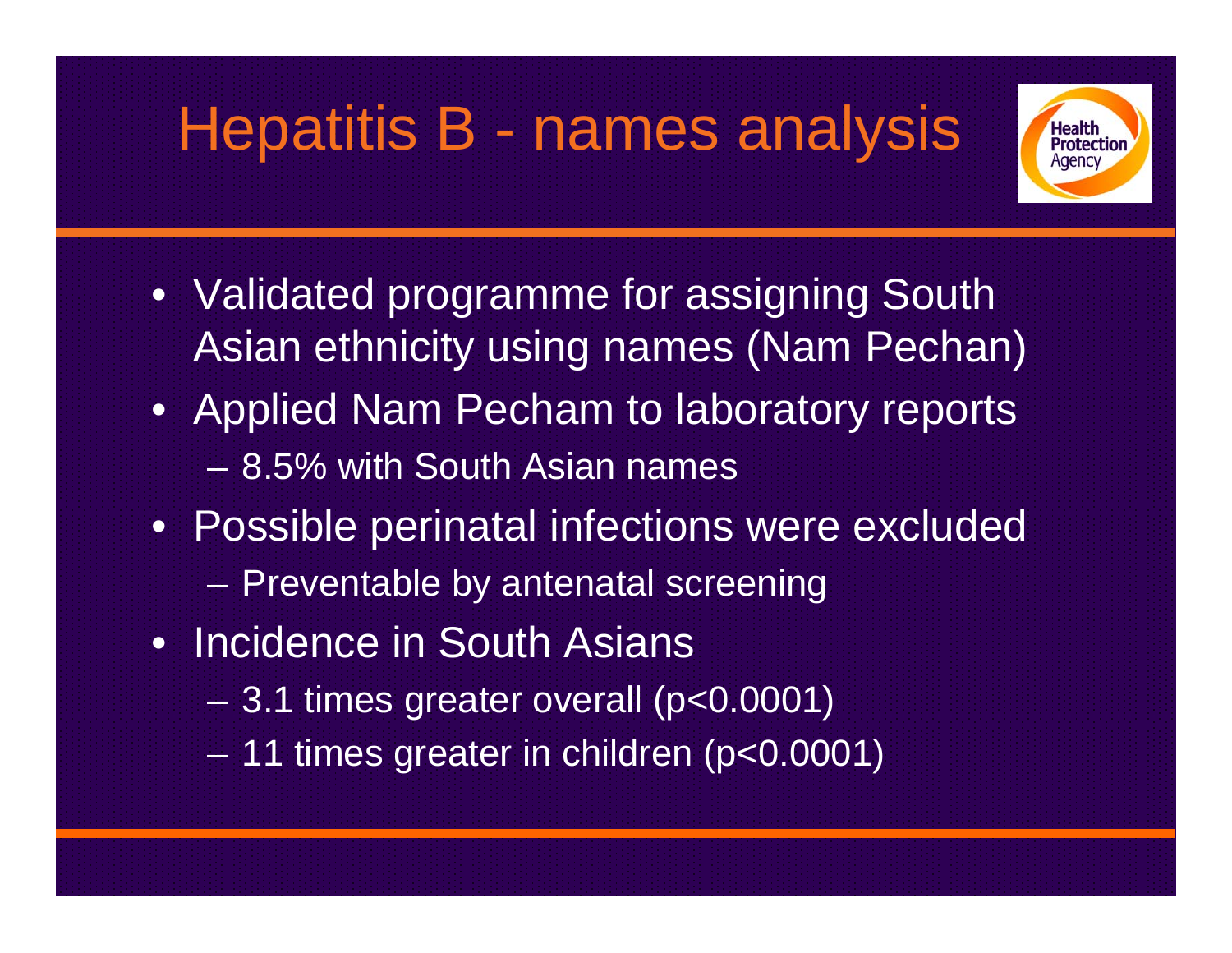#### Cumulative incidence of hepatitis B infection, England and Wales, by ethnic group

South Asian ethnicity -------- non-South Asian ethnicity

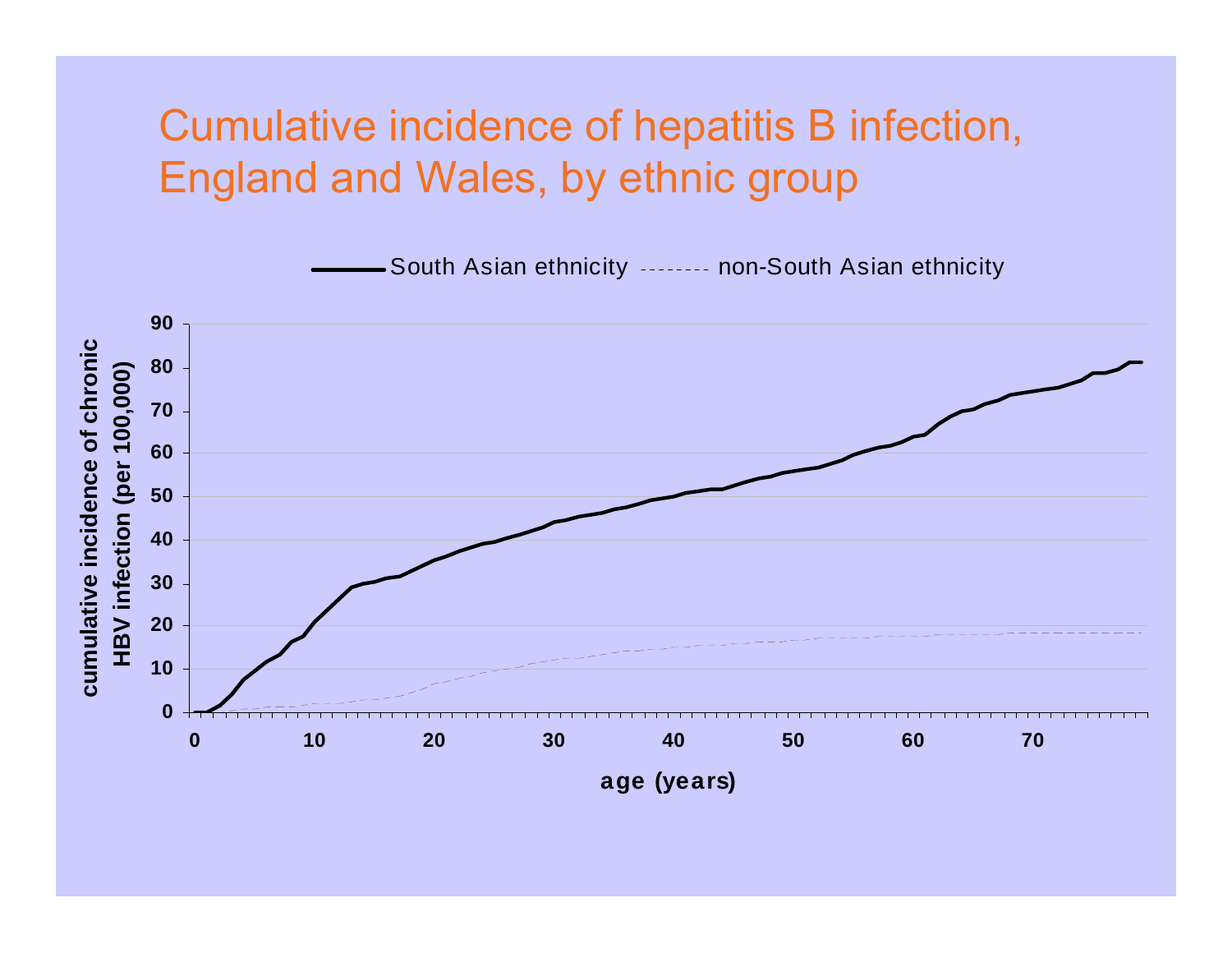## Incidence of hepatitis B in ethnic minority children



- Analysis suggests higher than background incidence in south Asian children, different risk factor profile – Probably children travelling to country of origin
- Likely to be similar or higher for other ethnic minorities with origin in high prevalence countries
- Oral fluid study of (anti-HBc) of inner city children in four localities (aged 8-11 years)
	- $-$  Incidence of post-natal infection for UK born children was 11.7 per 100,000 (18.26 per 100,000 for those with parents born in high prevalence areas)
- Equivalent to a chronic infection risk of around 2 per 100,000
	- compares to an overall rate of 0.3 per 100,000 person years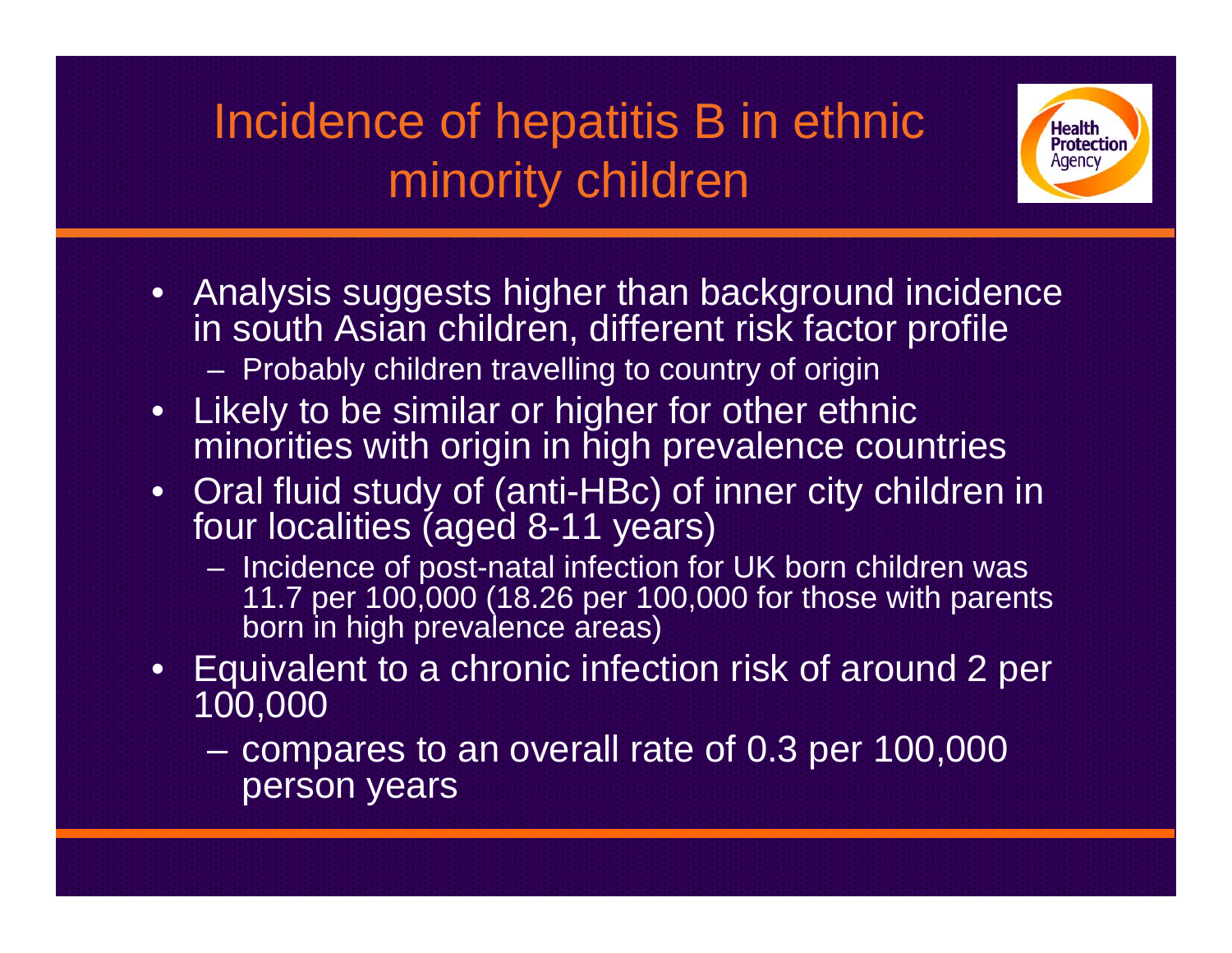# Selective vaccination of high risk groups



#### •Gay men

- Generally better vaccination in this group in GUM clinics
- – $-$  Identified as part of sexual health strategy
- Vaccine provided centrally to clinics
- Evidence of major increase in coverage
- Injecting drug users
	- – $-$  Initial failure to vaccinate in specialist services
	- Additional resources identified
	- Major drive to vaccinate in prison
	- Coverage in IDUs improving slowly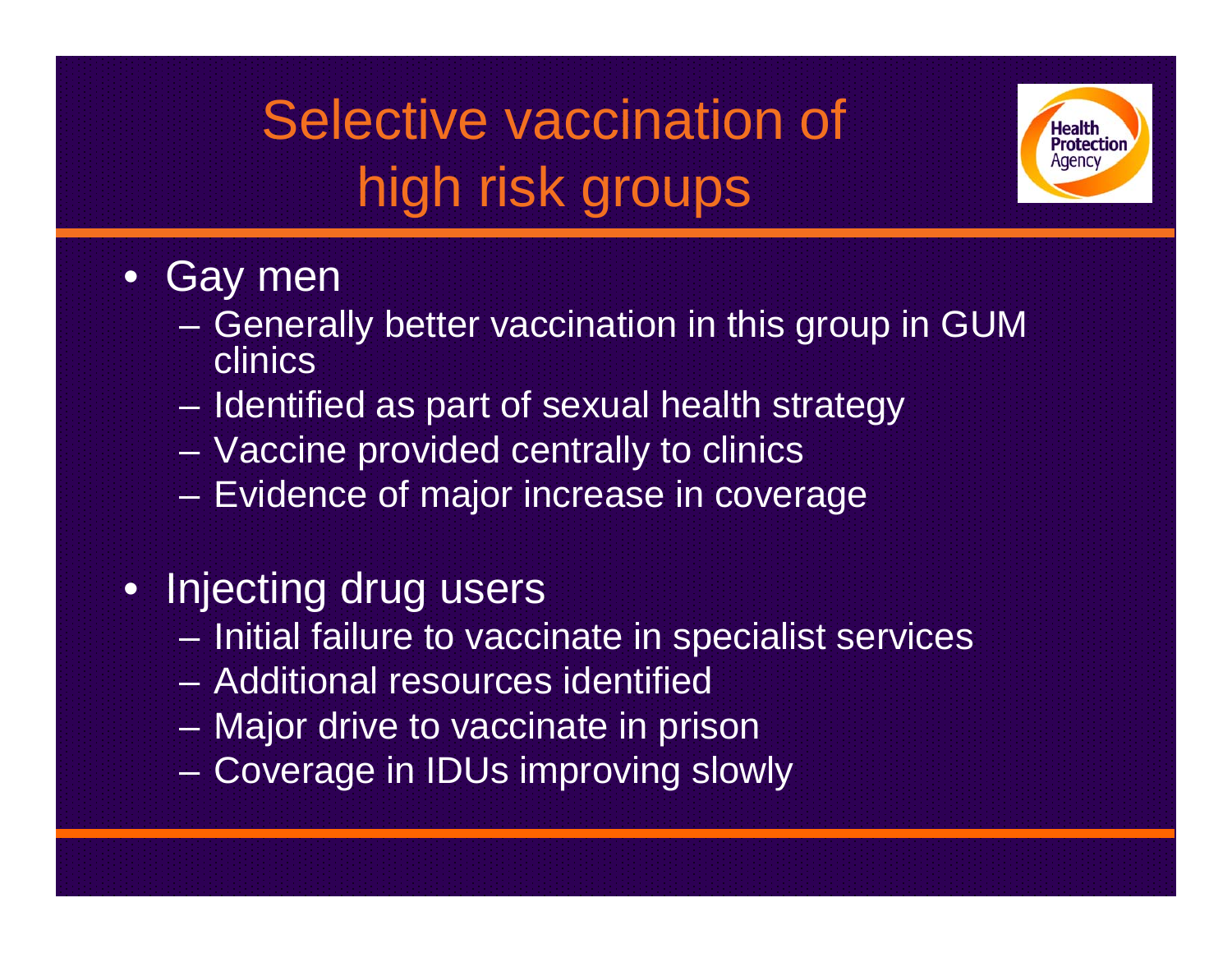Self-reported coverage of hepatitis B vaccine IDUs attending services by year, UAPMP

**Health Protection** Agency

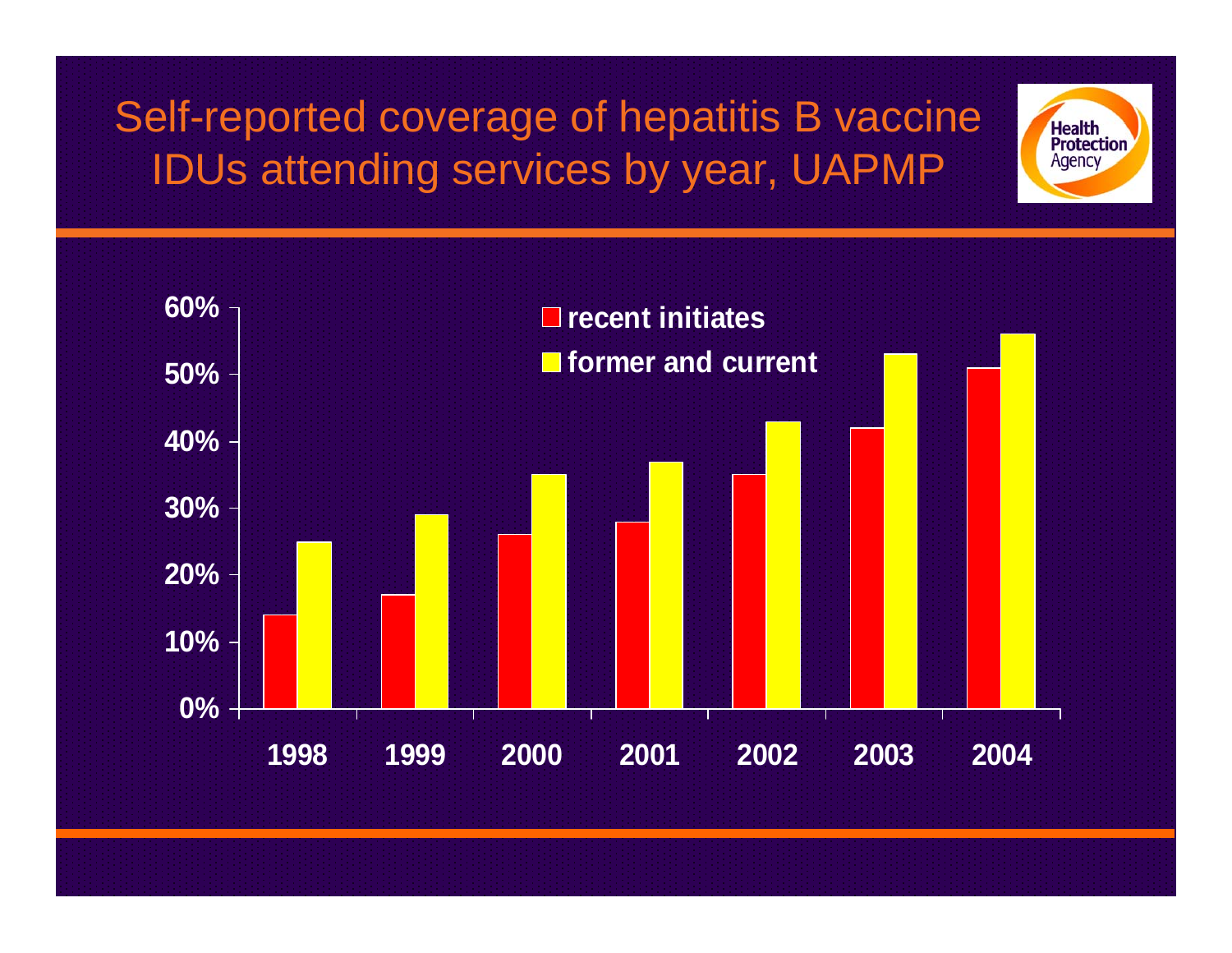# **Summary**



- UK is a very low incidence country
	- en al control de la control de la  $-$  acute cases predominantly in adults
	- –– high proportion in high risk groups
	- ethnic minority children may also be at risk
- UK is a low prevalence country
	- – $-$  carriage rates high in ethnic minorities
	- Role of vaccination limited within UK
	- en al control de la control de many carriers acquired infection in childhood (prior to immigration to UK)
	- –– Scope for improving current control